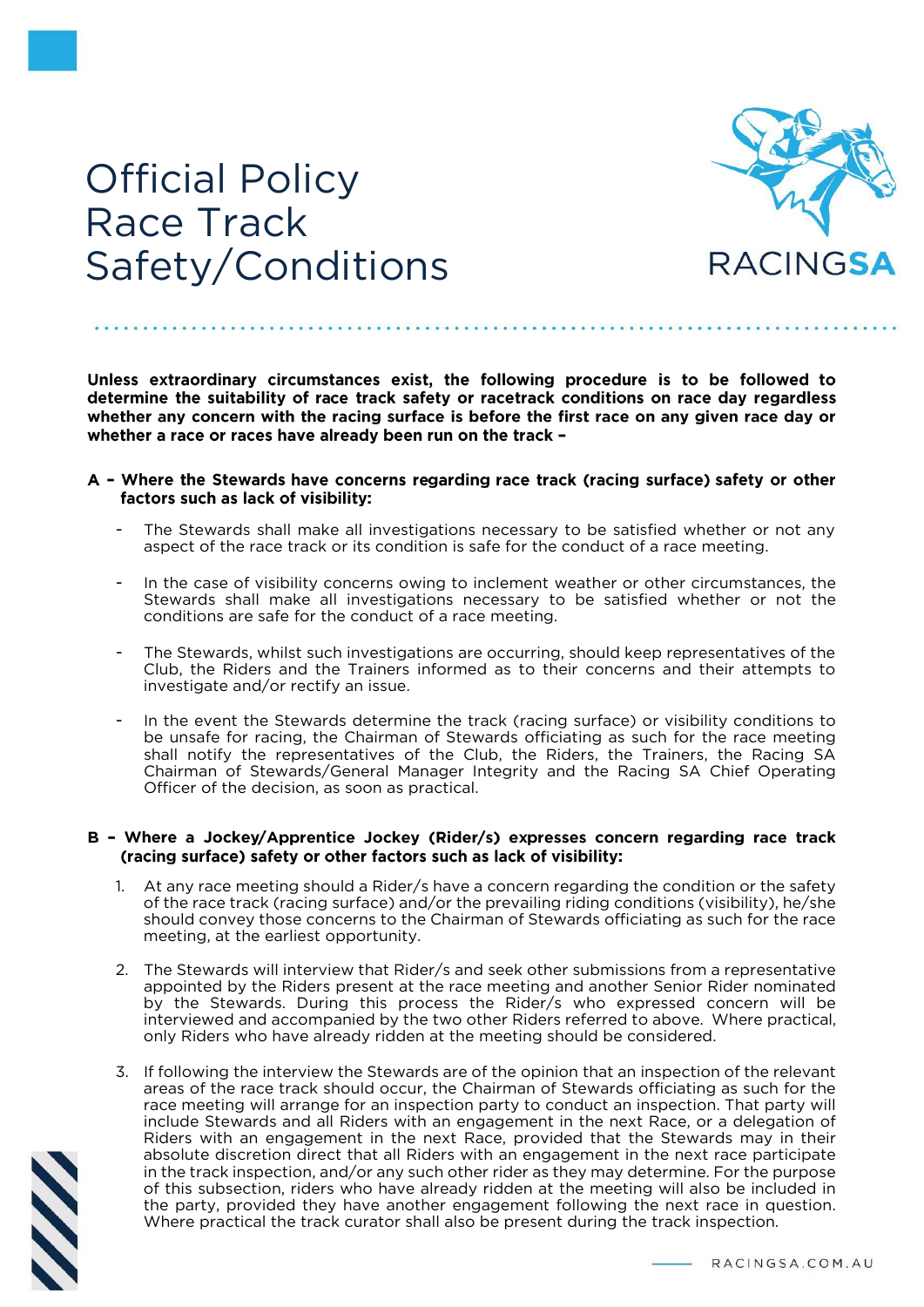- 4. For the duration of the track inspection, all Riders will be under the strict control of the Stewards and must comply with any directions or orders of the Stewards.
- 5. During the track inspection no other Rider, Trainer or other person present on course, unless granted permission by the Stewards, may be present on any part of the race track surface.
- 6. Following the track inspection, the Riders or the delegation of the Riders as the case may be, and the track curator will discuss carrying out any remedial work which may address the concerns in respect of any affected area. If remedial work is considered possible and practical, the track curator will be instructed by the Stewards to carry out that remedial work. Following any remedial work being performed on the track, the same parties who inspected the track prior to the remedial work must, unless specifically excused by the Stewards, again inspect the areas where the remedial work has been performed.
- 7. Following the track inspection or any remedial work being performed as the case may be, the Stewards and the Riders or a delegation of the Riders who inspected the track will meet to consider their views and opinions on the track and its condition. This will be done in camera' within the Stewards room or such other facility that may be considered suitable.
- 8. The Stewards acting under AR 21(f) may then make a determination as to whether the race meeting will proceed or not.
- 9. In the event the Stewards deem the race track surface is unsafe or not suitable for racing, and/or the prevailing weather conditions are not conducive to safe racing, then the Stewards shall notify representatives of the Club, the Riders, the Trainers, the Racing SA Chairman of Stewards/General Manager Integrity and the Racing SA Chief Operating Officer of the decision as soon as practical.
- 10. In the event the Stewards deem the race track surface is safe and suitable for racing to continue, and/or the prevailing weather conditions is safe for racing, then the Riders will be asked to participate in a secret ballot to inform the Stewards whether each Rider considers it is safe to ride in the next race.

Note: In the event the track inspection was conducted by a delegation of Riders, then before any secret ballot is conducted, all Riders with an engagement in the upcoming Race will be required to attend the Stewards room or such other suitable facility with the Stewards and the delegation of Riders so that they may hear the views/opinions of the parties who inspected the track.

- 11. Where a secret ballot is conducted the Stewards will facilitate the secret ballot, and all Riders with an engagement in the next Race, and all riders with an engagement/s in a race or subsequent races following the race in question, and who have ridden in a race/s prior to the determination will be asked to cast a vote. The process for the secret ballot (vote) will be as follows;
	- Each Rider will be handed an appropriate ballot paper.
	- In completing the ballot paper, the Rider will be asked to indicate  $\gamma_{es}$ " or "No" to the following question: "Do you believe that it is safe to ride in the next race based on the current condition of the track, and/or the prevailing weather conditions (visibility)?"
	- Once completed, the ballot will be given to the Stewards.
	- The Stewards will then collate and count the "Yes" and "No" answers